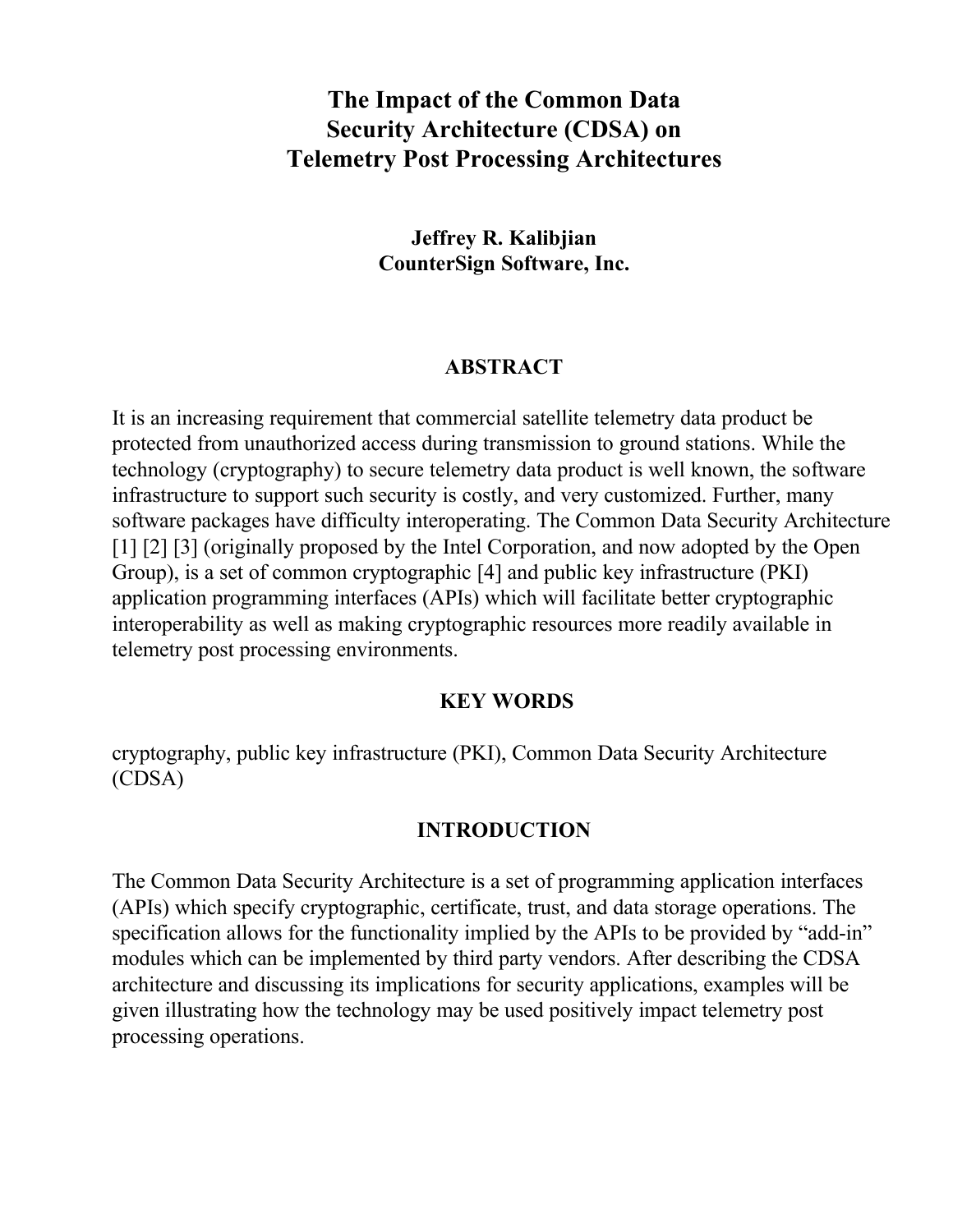## **ELEMENTS OF CDSA ARCHITECTURE**

The central concept behind CDSA architecture is that common low-level security operations can be generalized into programmatic APIs that are applicable across computing platforms. With this approach, security applications can be written once to utilize the CDSA APIs; and recompiled when appropriate for deployment on target computer systems (as long as there are implementations of CDSA on those target systems). The programmatic APIs, together with the infrastructure to utilize them, are commonly referred to as the CDSA Framework. It is important to realize that the Framework itself cannot accomplish anything. They are merely APIs which aggregate data. Actual functionality is achieved when so called "add-in" libraries are attached to the Framework to implement the functionality implied by the APIs (Figure 1).



Figure 1. CDSA Architecture.

It is important to realize that add-ins are platform dependent. That is, they are specifically implemented to function on a particular operating system. In addition, whereas just as source code written to the CDSA APIs is platform portable; actual cryptographic objects (e.g. keys, encrypted data, signatures, etc.) created by calls to those APIs will also be typically interoperable with other objects created by CDSA add-ins running on other operating systems-----as long as those add-ins adhere to accepted industry standards for lower level cryptographic information exchange; e.g. PKCS 1, X509, etc. Finally, it should be noted that add-ins may be implemented in hardware as well as software.

Appendix 1 describes the typical operations implemented by the CSP and CL add-ins. Very briefly, the Cryptographic Service Provider (CSP) add-in does what its name implies- ----implement general cryptographic algorithms (e.g. symmetric and asymmetric algorithms, digital signature, etc.). The Certificate Library (CL) add-in implements digital identity functions by providing functionality for embedding cryptographic keys in certificate structures. Facilities are also provided for certificate verification and certificate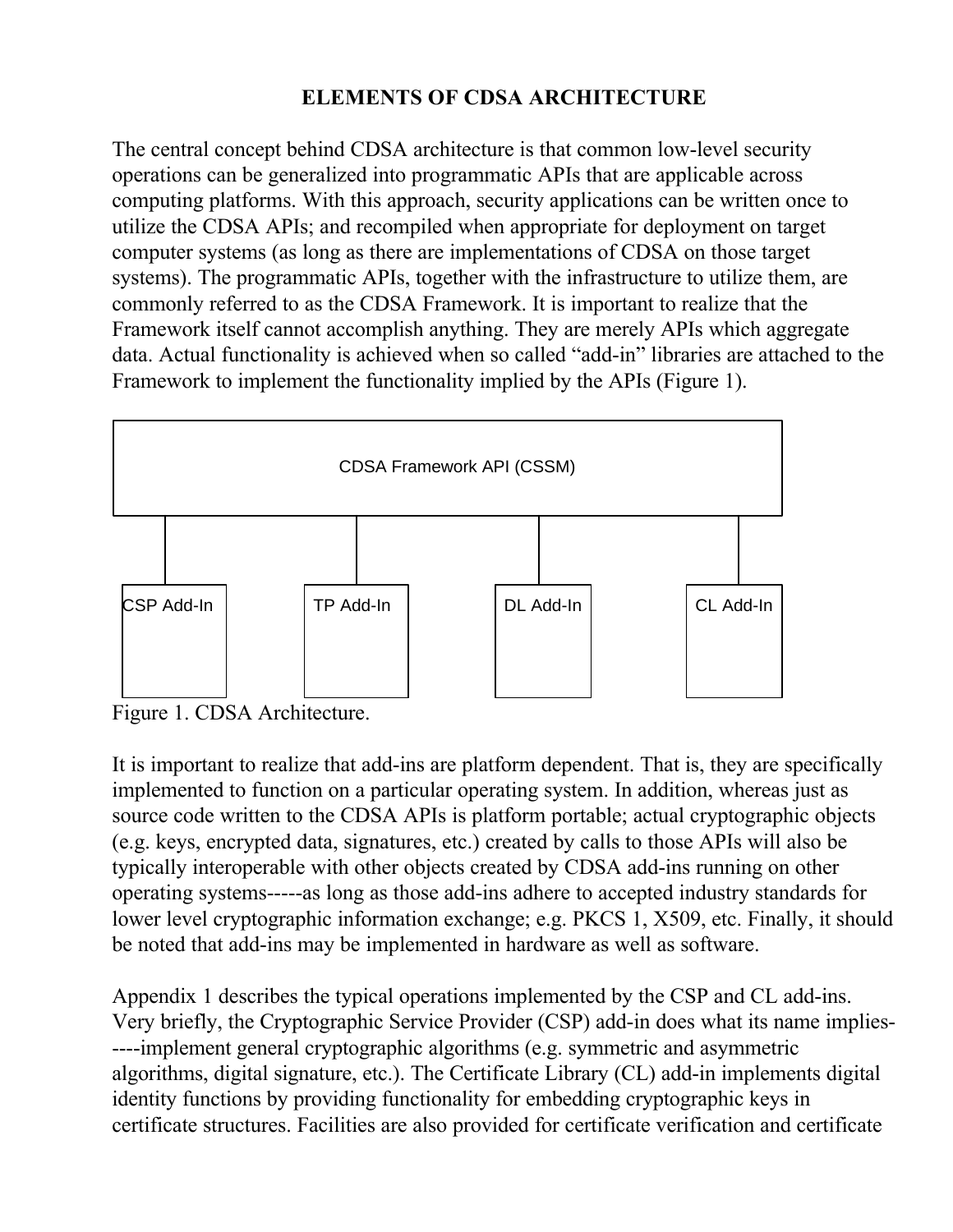revocation. The Trust Policy (TP) library provides for functionality that can evaluate a user's privileges based on logic and their digital identity certificate (hence the term "trust policy" add-in). Finally, the Data Library (DL) implements a database storage facility for objects which are created by CDSA add-in modules (e.g. keys, certificates, etc.)

#### **ADD-IN VALIDATION**

The sensitive nature of applications utilizing CDSA require that they be able to confirm that the add-ins being loaded by the application have not be tampered with by outside hostile third parties. To insure this, the CDSA architecture implements an elaborate checking policy to insure the integrity of add-ins and the Framework. All add-ins have associated with them a separate manifest file which contains a digitally signed hash of the associated add-in library. Before the CDSA Framework loads a requested add-in, the Framework calculates a hash on the add-in library. This hash value is compared with the signed hash value in the associated manifest file. If the hashes match (and the signature on the hash in the manifest is verified), the add-in library will be loaded. However, before control is returned to the application, the add-in (now in computer memory) calculates a hash over itself in memory and again compares the result to the value in the associated manifest file. This is known as the "self check." It insures that the bits that were actually loaded were indeed the bits that were originally validated on disk. After the "self check," the add-in attempts to confirm that the CDSA Framework (that is the software that loaded the add-in) has not been tampered with. This is done by hashing the Framework software in memory and comparing the results to the signed Framework manifest. If these hashes compare, and the add-in can confirm that the calling function that loaded it returns to the region of memory where the Framework hash was performed, the application can be fairly well assured that the add-in it has just loaded (and the Framework it is using) has not been tampered with by a third party. The validation architecture is illustrated in Figure 2.



Figure 2. CDSA Integrity Validation Architecture.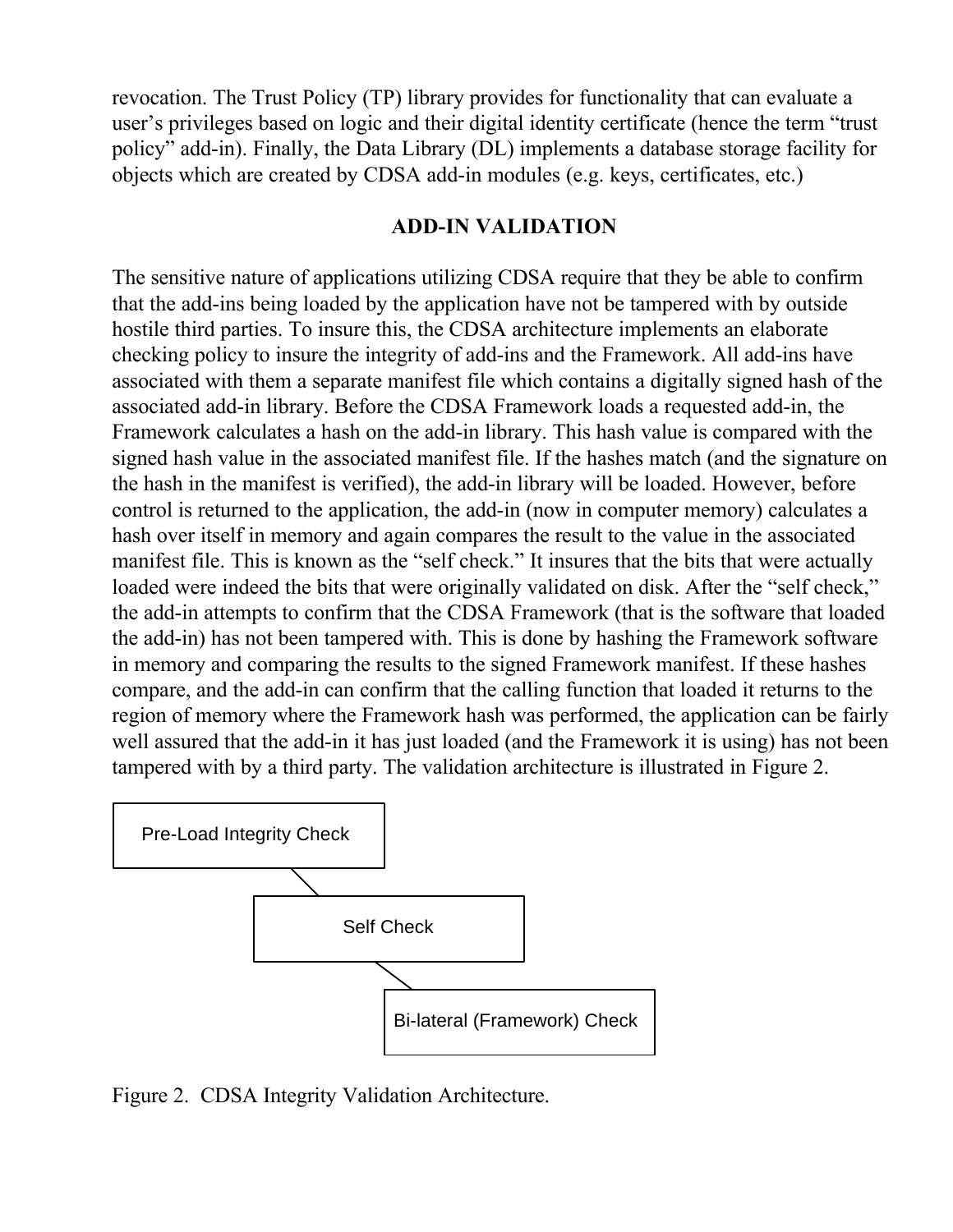## **CDSA AND TELEMETRY POST PROCESSING**

The widespread adoption of CDSA technology will bring great benefits to the development of telemetry post processing applications which must operate on an encrypted data product. First, post processing applications written to the CDSA API will not have to be re-coded to deploy on new operating systems. Thus, the source code for these application will become more portable. Today there are a myriad of crypto libraries available on many different operating systems. Unfortunately, all these libraries utilize different APIs. Thus, if a post processing application needs to be moved to a different operating system, on which a currently used crypto library is not available, that post processing application will need to modify all its crypto API's in order to use the new crypto library on the new target operating system.. Shortly, CDSA technology will be offered on all major computer operating systems. This is already occurring in the marketplace. CDSA today is offered under HP-UX 11.0 [5], and very shortly Apple and IBM will begin to offer CDSA services on newer versions of their operating systems.

Second, telemetry post processing applications which are capable of processing encrypted data product should become more prevalent in the marketplace. Currently any company commercially selling an application utilizing a cryptographic library must pay royalties for the use of the library in their product. This practice has served to inhibit creation of general security products; and has no doubt also effected the telemetry post processing area as well. The companies currently offering CDSA in their operating systems, are choosing to allow developers to utilize the crypto services in finished products royalty free.

Finally, third, CDSA's other capabilities can be used to help facilitate secure telemetry data management. This can include encryption of post processed data results, public/private key storage, certificate creation, and implementation of trust policies to manage access of raw and post processed data.

### **CONCLUSION**

CDSA is a complete infrastructure for cryptographic, certificate, trust and data storage operations. Its adoption by the Open Group insures that it will become the defacto standard for use with security applications. This will positively impact telemetry post processing architectures by allowing them to develop facilities for handling secure data product in a cost effective manner.